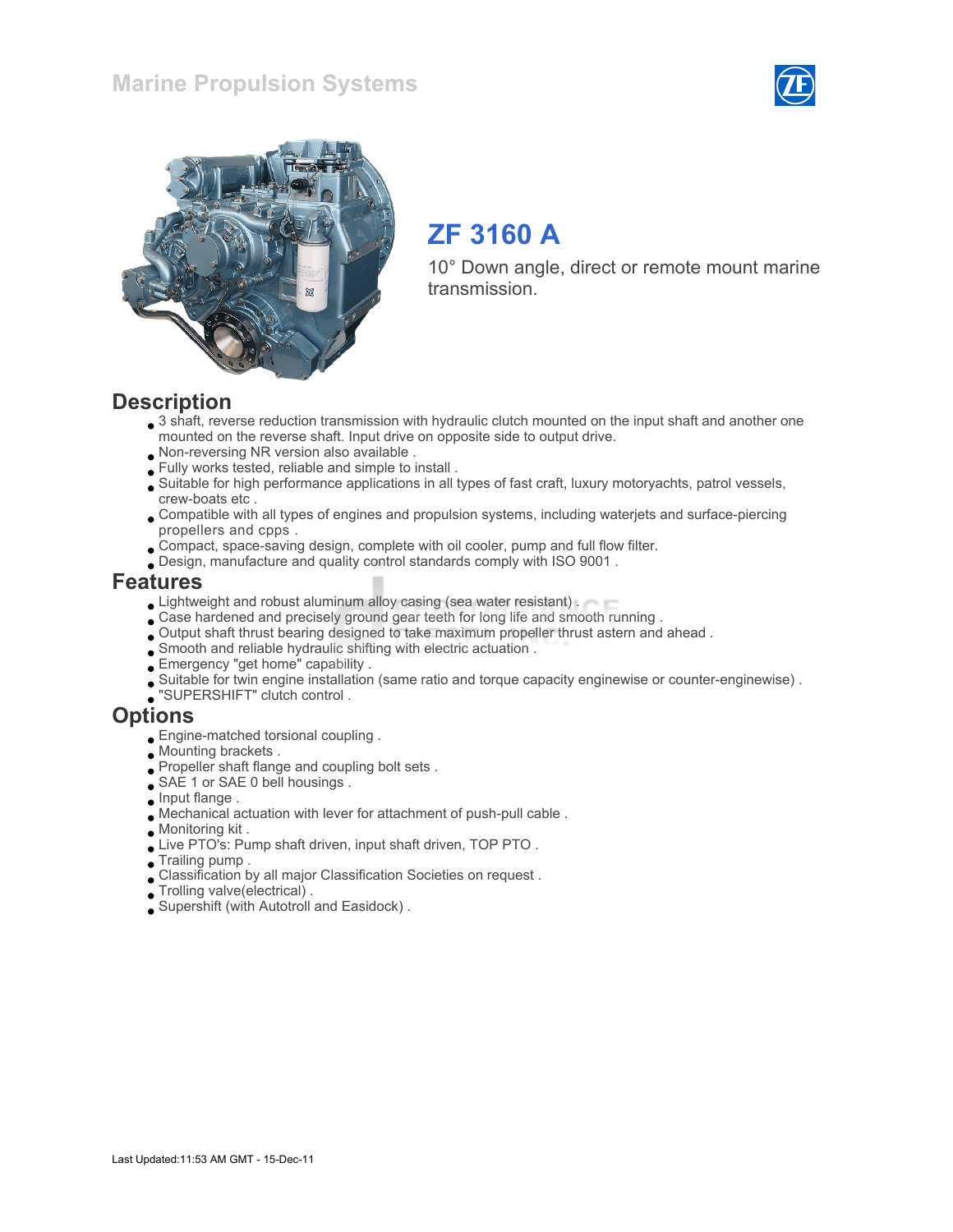

## Pleasure Duty

| <b>RATIOS</b>                           | MAX.<br>POWER/RPM<br><b>INPUT POWER CAPACITY</b><br><b>TORQUE</b> |          |                                                         |          |    |          |    |    | MAX.<br><b>RPM</b> |    |  |
|-----------------------------------------|-------------------------------------------------------------------|----------|---------------------------------------------------------|----------|----|----------|----|----|--------------------|----|--|
|                                         | Nm                                                                | ftlb     | <b>kW</b>                                               | hp       | kW | hp       | kW | hp | kW                 | hp |  |
|                                         |                                                                   | 2100 rpm |                                                         | 2300 rpm |    | 2450 rpm |    |    |                    |    |  |
| 1.500*, 1.759*, 1.963, 2.240,<br>2.478* | 6984                                                              | 5151     | 0.7313 0.9807 1536  2059  1682  2256  1792  2403   2600 |          |    |          |    |    |                    |    |  |

\* Special Order Ratio.

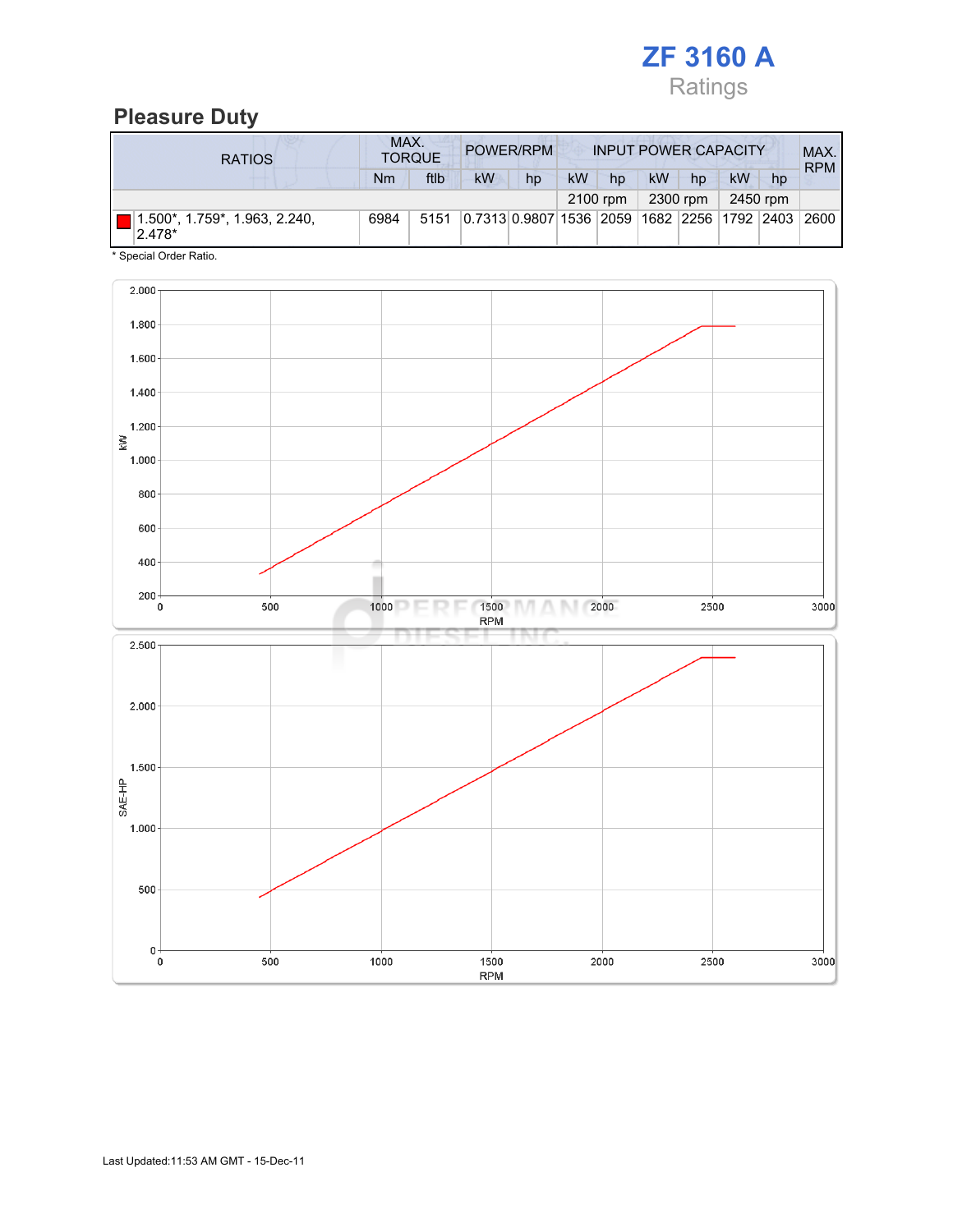

### Light Duty

| <b>RATIOS</b>                             | MAX.<br>POWER/RPM<br><b>INPUT POWER CAPACITY</b><br><b>TORQUE</b> |      |    |                                                         |           |    |    |    |    |    | MAX.<br><b>RPM</b> |
|-------------------------------------------|-------------------------------------------------------------------|------|----|---------------------------------------------------------|-----------|----|----|----|----|----|--------------------|
|                                           | Nm                                                                | ftlb | kW | hp                                                      | <b>kW</b> | hp | kW | hp | kW | hp |                    |
| 2450 rpm<br>2300 rpm<br>2100 rpm          |                                                                   |      |    |                                                         |           |    |    |    |    |    |                    |
| 1.500*, 1.759*, 1.963, 2.240,<br>$2.478*$ | 6374                                                              | 4701 |    | 0.6674 0.8950 1402  1880  1535  2059  1635  2193   2600 |           |    |    |    |    |    |                    |
| * Special Order Ratio.                    |                                                                   |      |    |                                                         |           |    |    |    |    |    |                    |

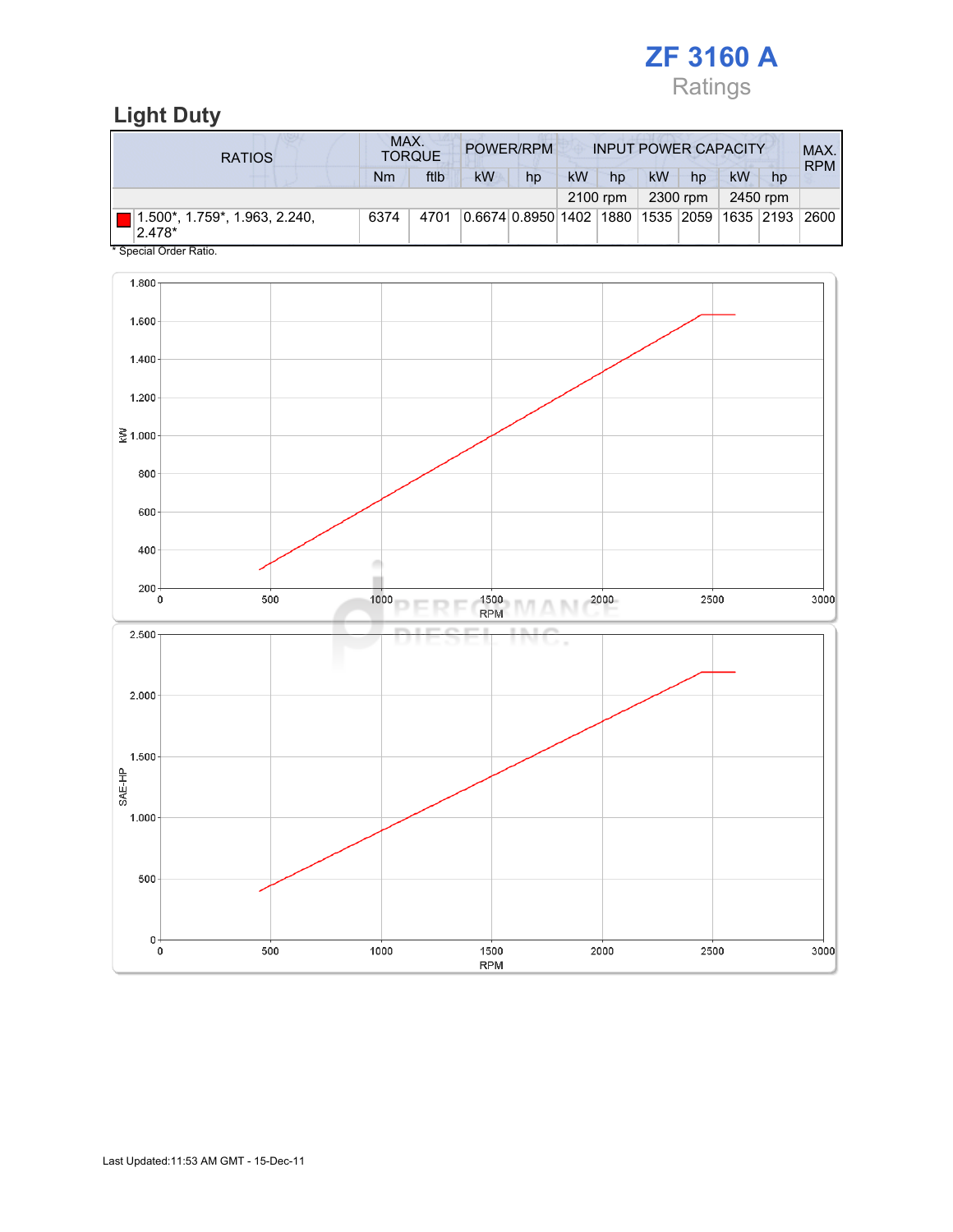### ZF 3160 A Dimensions



|       | mm (inches)                                  |                |                                                                                                    |    |                |            |  |    |  |                     |  |
|-------|----------------------------------------------|----------------|----------------------------------------------------------------------------------------------------|----|----------------|------------|--|----|--|---------------------|--|
| Angle | A                                            | B <sub>1</sub> | B <sub>2</sub>                                                                                     | H1 | H <sub>2</sub> |            |  | L9 |  | <b>Bell</b><br>Hsg. |  |
| 10.0  |                                              |                | 302 (11.9) 365 (14.4) 365 (14.4) 178 (7.00) 640 (25.2) 668 (26.3) 452 (17.8) 132 (5.19) 150 (5.90) |    |                |            |  |    |  |                     |  |
|       | Oil Capacity Litre (US qt)<br>Weight kg (lb) |                |                                                                                                    |    |                |            |  |    |  |                     |  |
|       |                                              |                | 470 (1,036)                                                                                        |    |                | 31.0(32.9) |  |    |  |                     |  |

## SAE Bell Housing Dimensions RFORMANCE

|              |    |    |                                                         |    | <b>Bolt Holes</b>      |    |  |  |
|--------------|----|----|---------------------------------------------------------|----|------------------------|----|--|--|
| SAF No.      |    |    |                                                         |    | <b>Diameter</b><br>No. |    |  |  |
|              | mm | mm | mm                                                      | in |                        | mm |  |  |
| <sup>n</sup> |    |    | 647.7 25.5 679.45 26.75 711.2 28.0 16 13.49 17/32       |    |                        |    |  |  |
|              |    |    | 511.18 20.125 530.23 20.875 552.45 21.75 12 11.91 15/32 |    |                        |    |  |  |

### Output Coupling Dimensions

|                      |  |  |  |  |  |  | <b>Bolt Holes</b> |                                                 |      |  |              |
|----------------------|--|--|--|--|--|--|-------------------|-------------------------------------------------|------|--|--------------|
|                      |  |  |  |  |  |  |                   |                                                 | No.  |  | Diameter (E) |
| mm in mm in mm in mm |  |  |  |  |  |  |                   | mm                                              |      |  |              |
|                      |  |  |  |  |  |  |                   | $ 225 8.86 190 7.48 145 5.71 25.0 0.98 12 22.2$ | 0.87 |  |              |